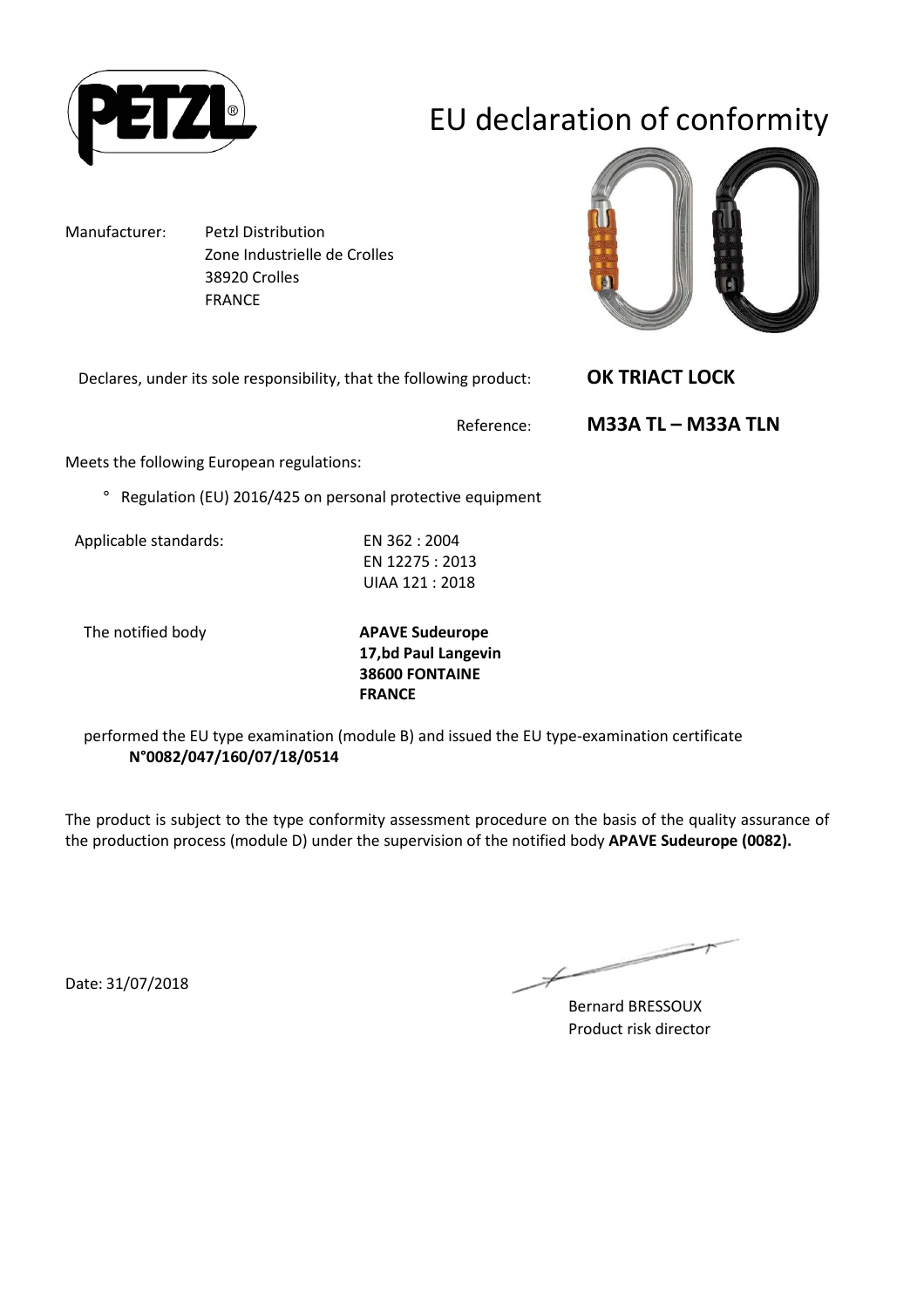

## Déclaration UE de conformité

Le fabricant: Petzl Distribution Zone Industrielle de Crolles 38920 Crolles FRANCE

Déclare sous sa seule responsabilité que le produit suivant: **OK TRIACT LOCK** 



Référence: **M33A TL – M33A TLN**

Est conforme aux réglementations européennes suivantes:

° Règlement (UE) 2016/425 relatif aux équipements de protection individuelle.

Normes appliquées: EN 362 : 2004

EN 12275 : 2013 UIAA 121 : 2018

L'organisme notifié **APAVE Sudeurope**

**17,bd Paul Langevin 38600 FONTAINE FRANCE**

a effectué l'examen UE de type (module B) et a établi l'attestation d'examen UE de type **N°0082/047/160/07/18/0514**

Le produit est soumis à la procédure d'évaluation de la conformité au type sur la base de l'assurance de la qualité du mode de production (module D) sous la surveillance de l'organisme notifié **APAVE Sudeurope (0082).**

Date: 31/07/2018

 $\overline{\phantom{0}}$ 

Bernard BRESSOUX Directeur risque produit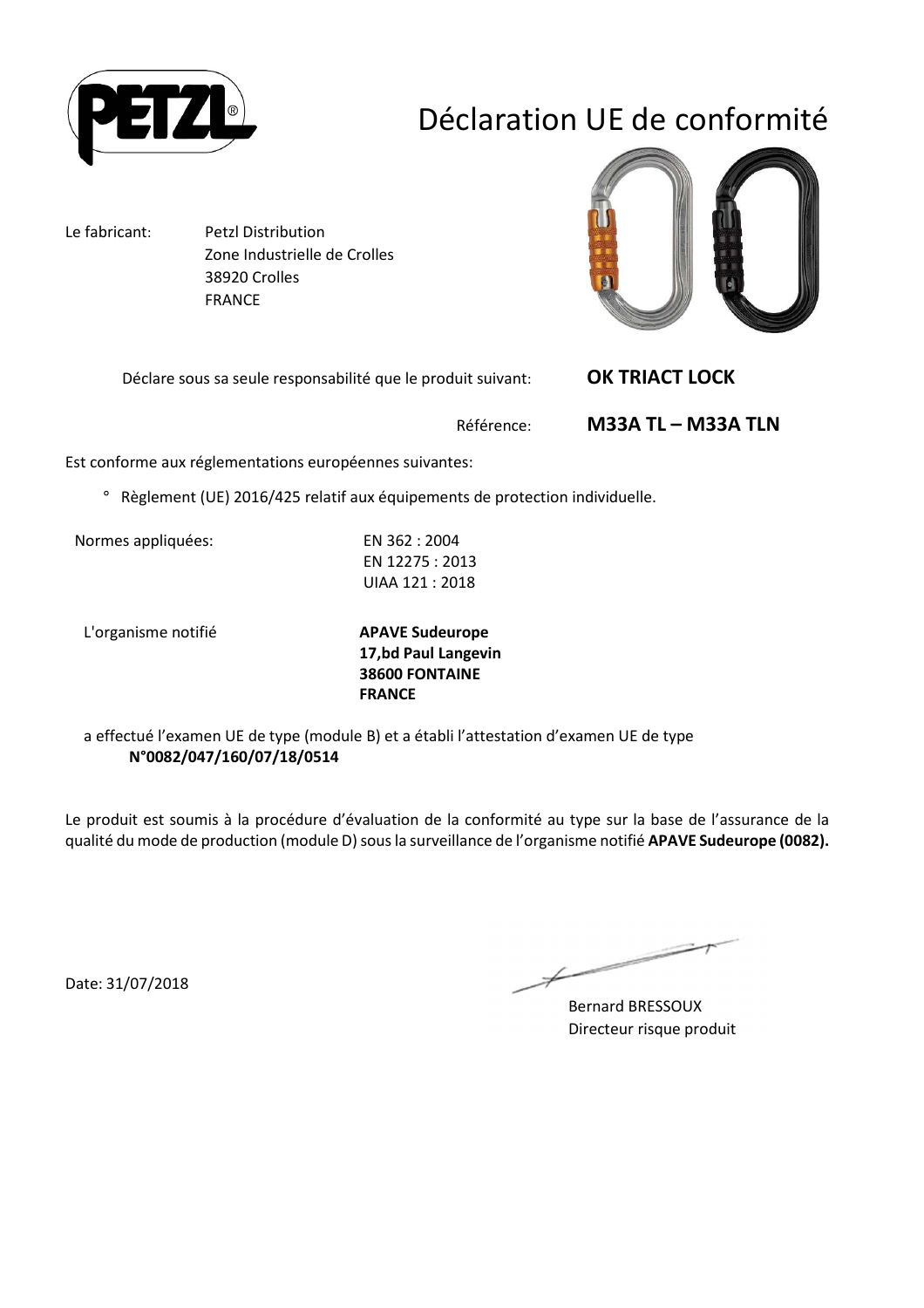

## EU-Konformitätserklärung

Der Hersteller: Petzl Distribution Zone Industrielle de Crolles 38920 Crolles FRANCE

Erklärt in alleiniger Verantwortung, dass folgendes Produkt: **OK TRIACT LOCK** 



Referenz: **M33A TL – M33A TLN**

Folgende europäische Vorschriften erfüllt:

° Verordnung (EU) 2016/425 über persönliche Schutzausrüstungen

Angewandte Normen: EN 362 : 2004

EN 12275 : 2013 UIAA 121 : 2018

Die benannte Stelle **APAVE Sudeurope**

**17,bd Paul Langevin 38600 FONTAINE FRANCE**

hat die EU-Baumusterprüfung (Modul B) durchgeführt und die EU-Baumusterprüfbescheinigung ausgestellt **N°0082/047/160/07/18/0514**

Das Produkt wird dem Bewertungsverfahren hinsichtlich der Konformität mit dem Baumuster auf der Grundlage einer Qualitätssicherung bezogen auf den Produktionsprozess (Modul D) unter Aufsicht der benannten Stelle unterzogen **APAVE Sudeurope (0082).**

Bernard BRESSOUX Leiter Produktrisiko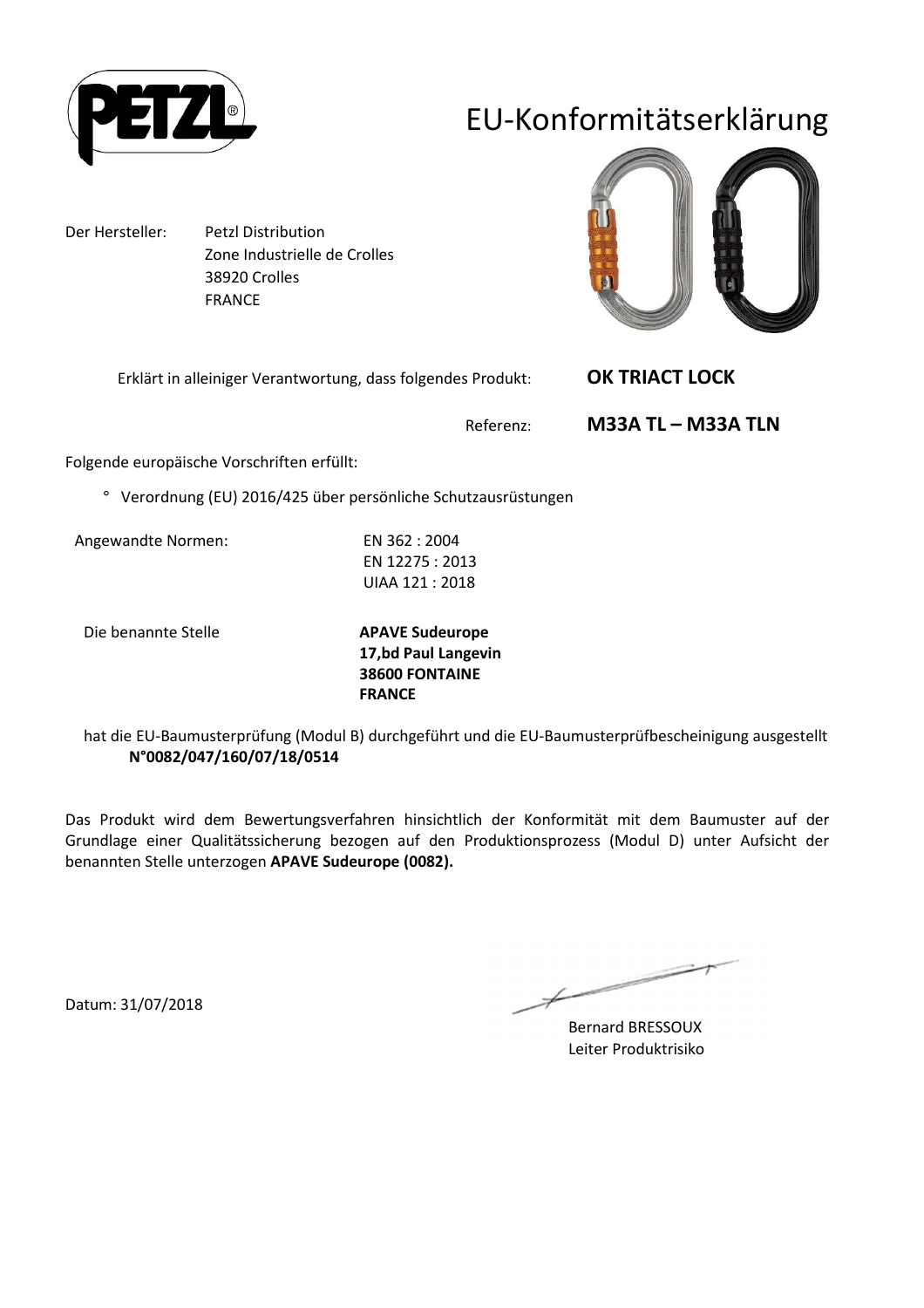

## Dichiarazione di conformità UE

Il fabbricante: Petzl Distribution Zone Industrielle de Crolles 38920 Crolles FRANCE

Dichiara sotto la sua esclusiva responsabilità che il seguente prodotto: **OK TRIACT LOCK** 



Codice: **M33A TL – M33A TLN**

È conforme alle seguenti normative europee:

° Regolamento (UE) 2016/425 sui dispositivi di protezione individuale

Norme applicate: EN 362 : 2004

EN 12275 : 2013 UIAA 121 : 2018

L'organismo notificato **APAVE Sudeurope**

**17,bd Paul Langevin 38600 FONTAINE FRANCE**

ha svolto l'esame UE del tipo (modulo B) e ha rilasciato il certificato di esame UE del tipo **N°0082/047/160/07/18/0514**

Il prodotto è oggetto della procedura di valutazione della conformità al tipo basata sulla garanzia di qualità del processo di produzione (modulo D) sotto la sorveglianza dell'organismo notificato **APAVE Sudeurope (0082).**

Data: 31/07/2018

 $\overline{\phantom{1}}$ 

Bernard BRESSOUX Direttore del rischio di prodotto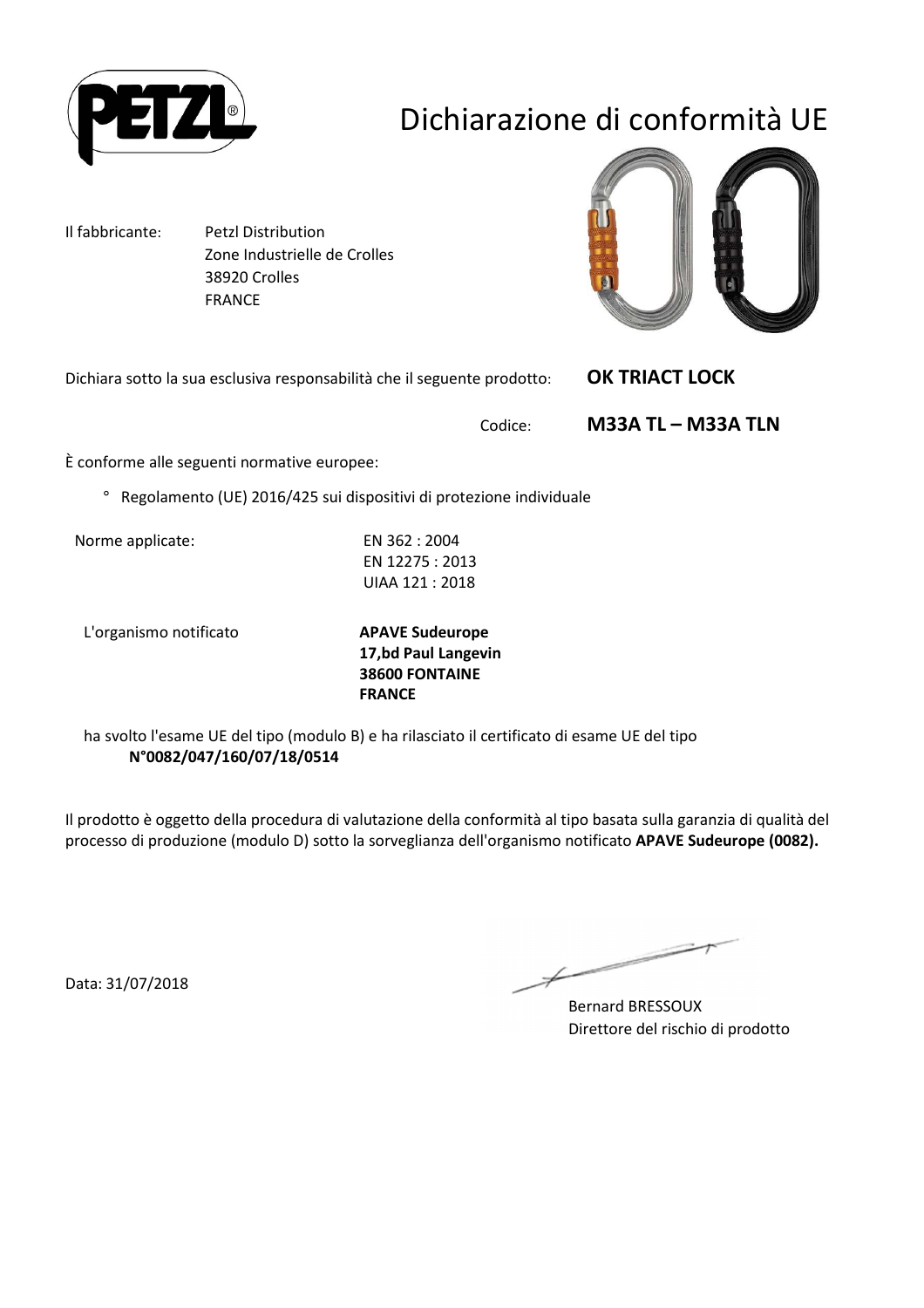

## Declaración de conformidad UE

El fabricante: Petzl Distribution Zone Industrielle de Crolles 38920 Crolles FRANCE

Declara bajo su única responsabilidad que el producto siguiente: **OK TRIACT LOCK** 



Referencia: **M33A TL – M33A TLN**

Es conforme con la siguiente legislación europea:

° Reglamento (UE) 2016/425 relativo a los equipos de protección individual

Normas aplicadas: EN 362 : 2004

EN 12275 : 2013 UIAA 121 : 2018

El organismo notificado **APAVE Sudeurope**

**17,bd Paul Langevin 38600 FONTAINE FRANCE**

ha efectuado el examen UE de tipo (módulo B) y ha expedido el certificado de examen UE de tipo **N°0082/047/160/07/18/0514**

El producto está sometido al procedimiento de evaluación de la conformidad con el tipo basada en el aseguramiento de la calidad del proceso de producción (módulo D) bajo la supervisión del organismo notificado **APAVE Sudeurope (0082).**

Fecha: 31/07/2018

Bernard BRESSOUX Director del riesgo del producto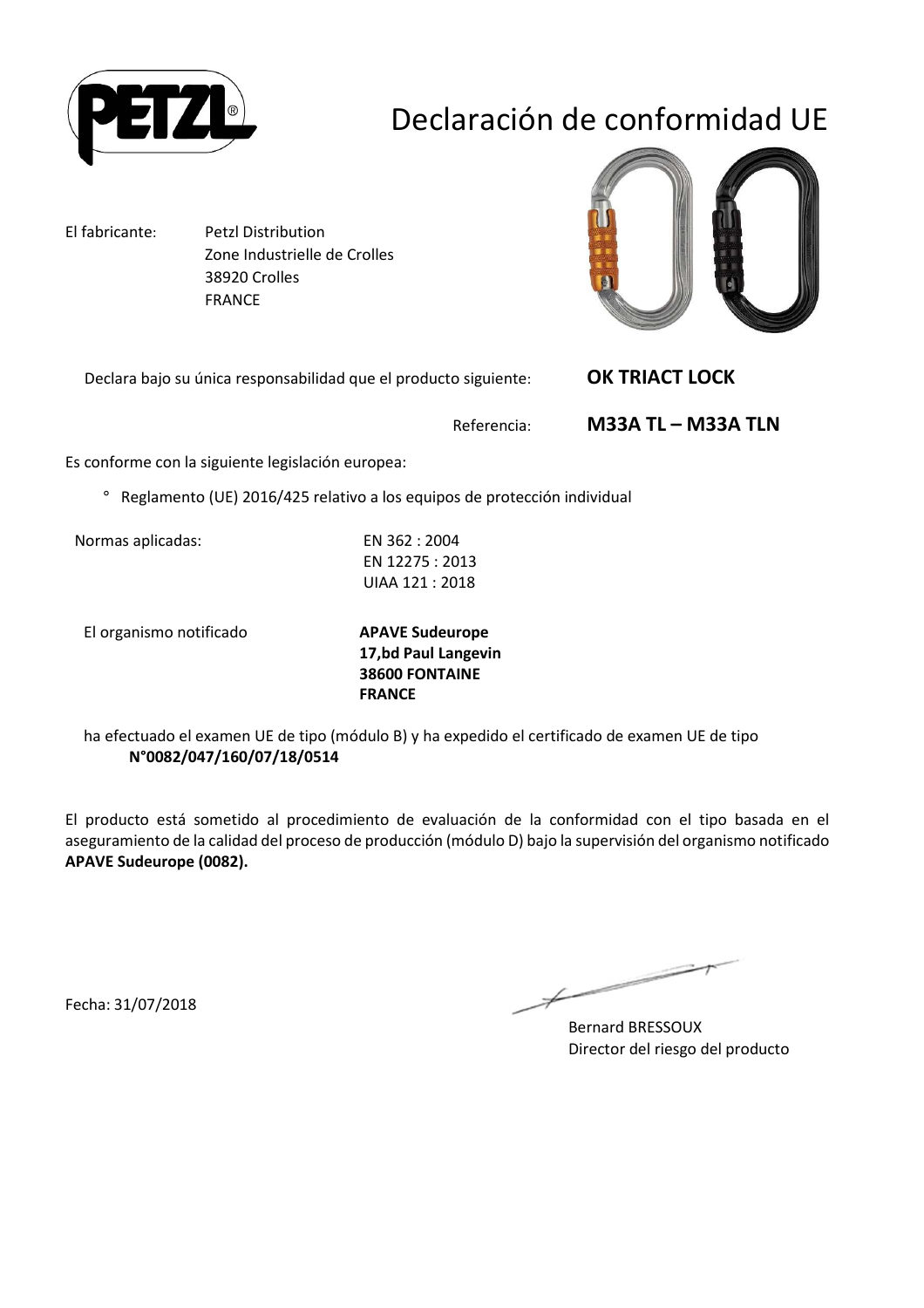

## Declaração UE de conformidade

O Fabricante: Petzl Distribution Zone Industrielle de Crolles 38920 Crolles FRANCE

Declara sob sua exclusiva responsabilidade que o seguinte produto: **OK TRIACT LOCK** 

Referência: **M33A TL – M33A TLN**

Está em conformidade com a legislação europeia seguinte:

° Regulamento (UE) 2016/425 relativo aos equipamentos de proteção individual

Normas aplicadas: EN 362 : 2004

EN 12275 : 2013 UIAA 121 : 2018

O organismo notificado **APAVE Sudeurope**

**17,bd Paul Langevin 38600 FONTAINE FRANCE**

efectuou o exame UE de tipo (módulo B) e estabeleceu o certificado de exame UE de tipo **N°0082/047/160/07/18/0514**

O produto é submetido ao procedimento de avaliação da conformidade com o tipo baseada na garantia da qualidade do processo de produção (módulo D) sob a vigilância do organismo notificado **APAVE Sudeurope (0082).**

Data: 31/07/2018

Bernard BRESSOUX Diretor de risco de produto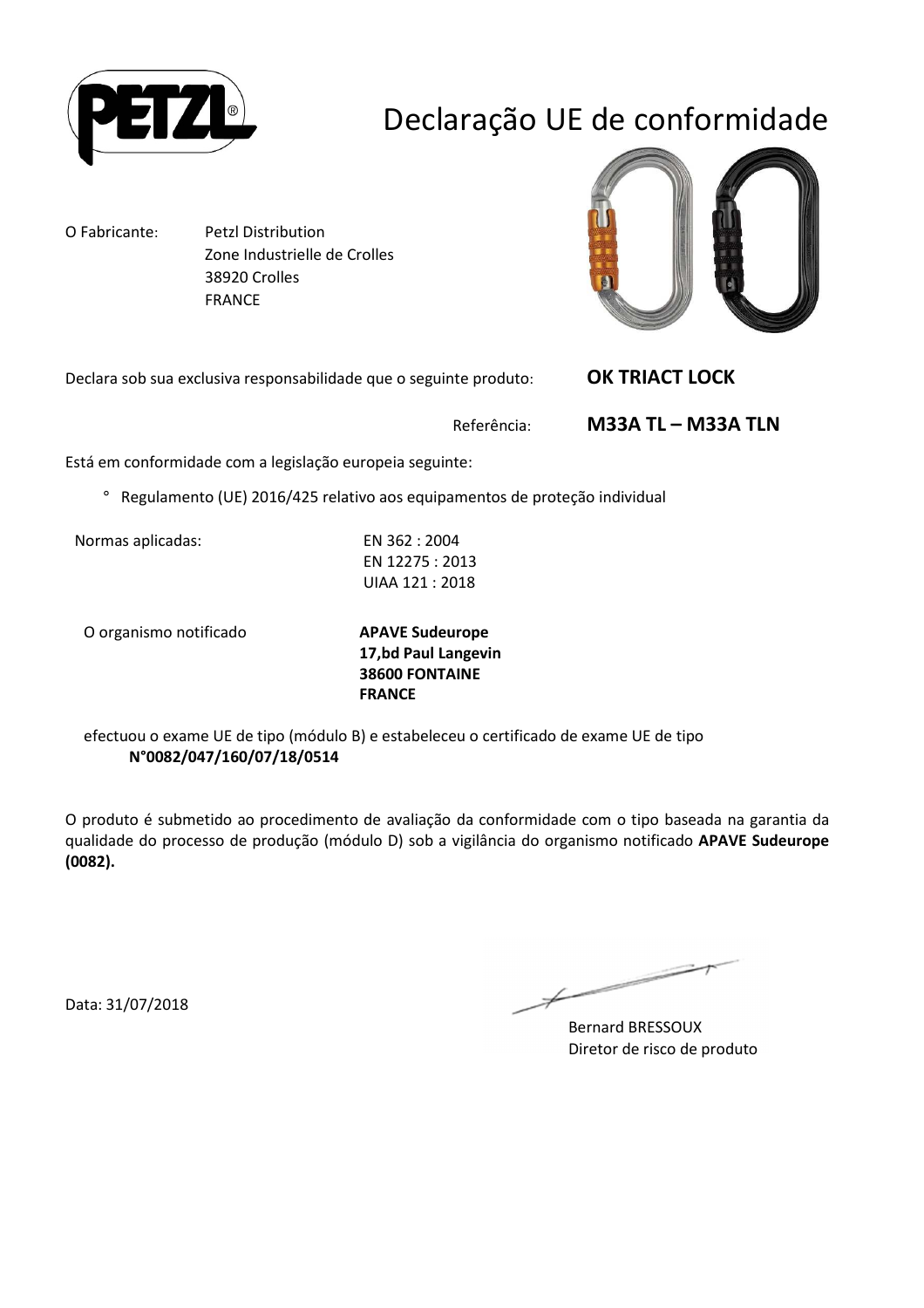

## EU-conformiteitsverklaring

Fabrikant: Petzl Distribution

 Zone Industrielle de Crolles 38920 Crolles FRANCE

Verklaart op eigen verantwoording dat het volgende product: **OK TRIACT LOCK** 



Referentie: **M33A TL – M33A TLN**

Voldoet aan de volgende Europese bepalingen:

° Verordening (EU) 2016/425 betreffende persoonlijke beschergsmiddelen

Toegepaste normen: EN 362 : 2004

EN 12275 : 2013 UIAA 121 : 2018

De aangemelde **APAVE Sudeurope 17,bd Paul Langevin 38600 FONTAINE FRANCE**

instantie heeft het EU-typeonderzoek (module B) verricht en het certificaat van het EU-typeonderzoek afgegeven

**N°0082/047/160/07/18/0514**

Het product is onderworpen aan de conformiteitsbeoordelingsprocedure aangaande de conformiteit met het type op basis van kwaliteitsborging van het productieproces (module D) onder toezicht van de aangemelde instantie **APAVE Sudeurope (0082).**

Bernard BRESSOUX Directeur van risico produkt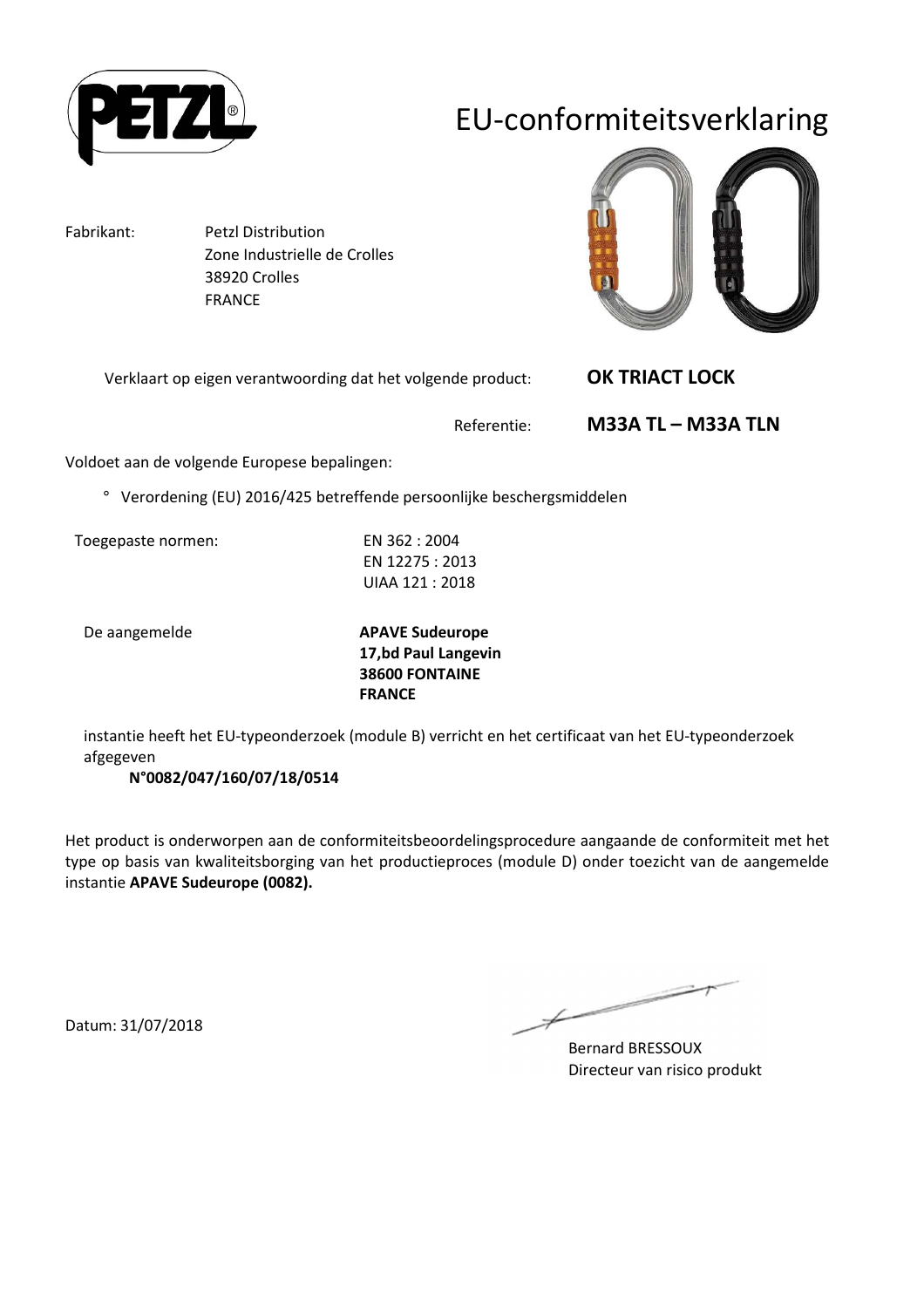

## EU-försäkran om överensstämmelse

Tillverkare: Petzl Distribution Zone Industrielle de Crolles 38920 Crolles FRANCE



Under eget ansvar, tillkännager att följande produkt: **OK TRIACT LOCK** 

Produkt referens: **M33A TL – M33A TLN**

Motsvarar följande Europeisk lagstiftning:

° Förordning (EU) 2016/425 om personlig skyddsutrustning

Standarder som används: EN 362 : 2004

EN 12275 : 2013 UIAA 121 : 2018

Den anmälda organ **APAVE Sudeurope**

**17,bd Paul Langevin 38600 FONTAINE FRANCE**

har utfört EU typprövning (modul B) och utfärdat EU typintyget **N°0082/047/160/07/18/0514**

Produkten omfattas av förfarande för bedömning av överensstämmelse med typ som grundar sig på kvalitetssäkring av produktionen (modul D) under överinseende av ett anmält organ **APAVE Sudeurope (0082).**

Datum: 31/07/2018

 $\overline{\phantom{a}}$ 

Bernard BRESSOUX Direktör för produktrisk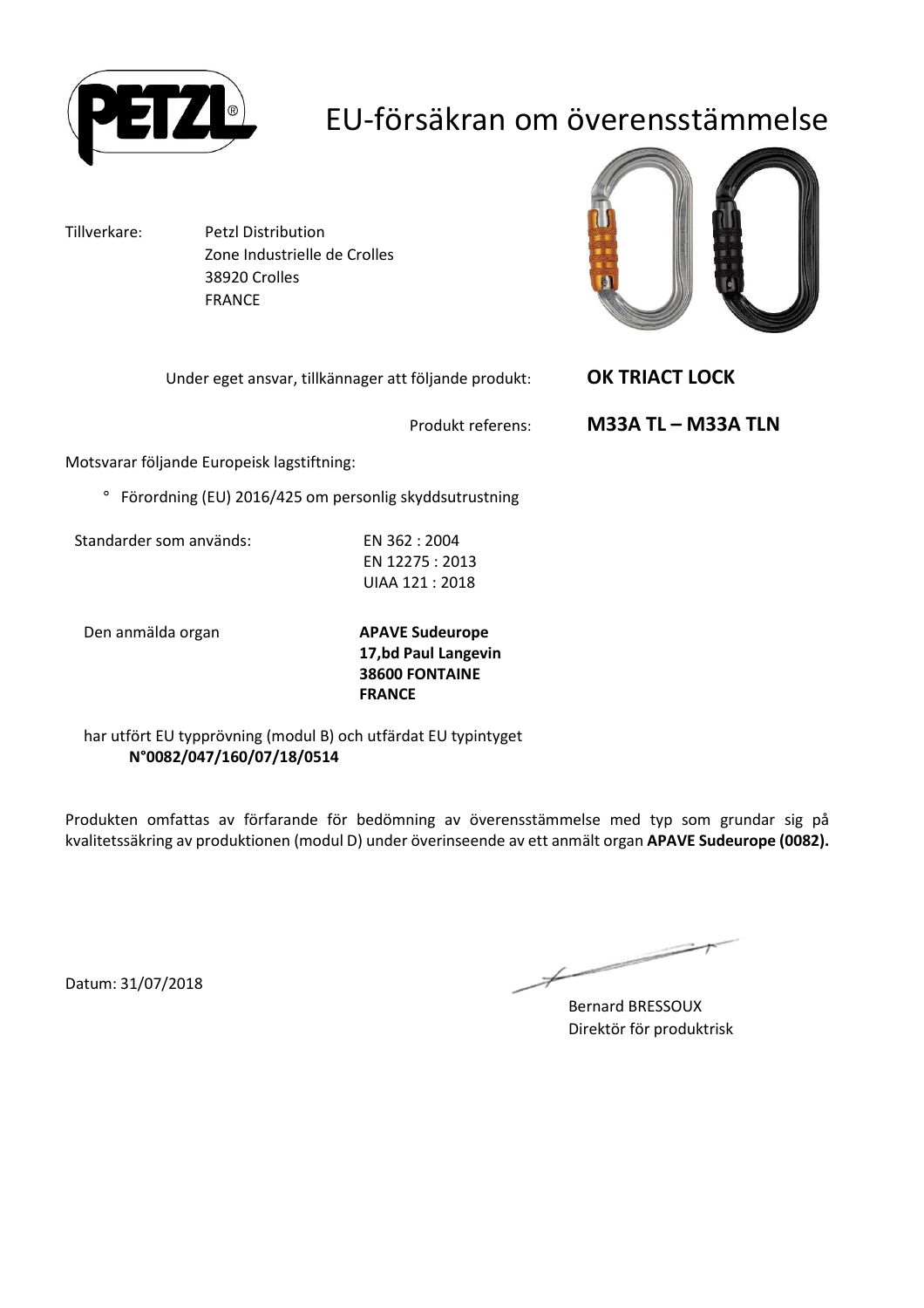

### EU-vaatimustenmukaisuusvakuutus

Valmistaja: Petzl Distribution Zone Industrielle de Crolles 38920 Crolles FRANCE



vakuuttaa yksinomaan omalla vastuullaan, että seuraava tuote: **OK TRIACT LOCK** 

Tuotekoodi: **M33A TL – M33A TLN**

Täyttää seuraavien direktiivien vaatimukset:

° Asetus (EU) 2016/425 henkilönsuojaimista

On seuraavien standardien mukainen: EN 362 : 2004

EN 12275 : 2013 UIAA 121 : 2018

Ilmoitetun laitoksen on **APAVE Sudeurope**

**17,bd Paul Langevin 38600 FONTAINE FRANCE**

suorittava taho on tehnyt EU:n tyyppitarkastuksen (moduuli B) ja on myöntänyt EU:n tyyppitarkastussertifikaatin **N°0082/047/160/07/18/0514**

Tuotteeseen sovelletaan arviointimenettelyä, joka kohdistuu tyyppiä koskevan vaatimuksenmukaisuuden varmistamiseen ja joka perustuu tuotantoprosessin laadunvarmistukseen (moduuli D) tyyppitarkastuksen suorittavan tahon valvonnan alaisena **APAVE Sudeurope (0082).**

Päivämäärä: 31/07/2018

Bernard BRESSOUX Tuoteriskijohtaja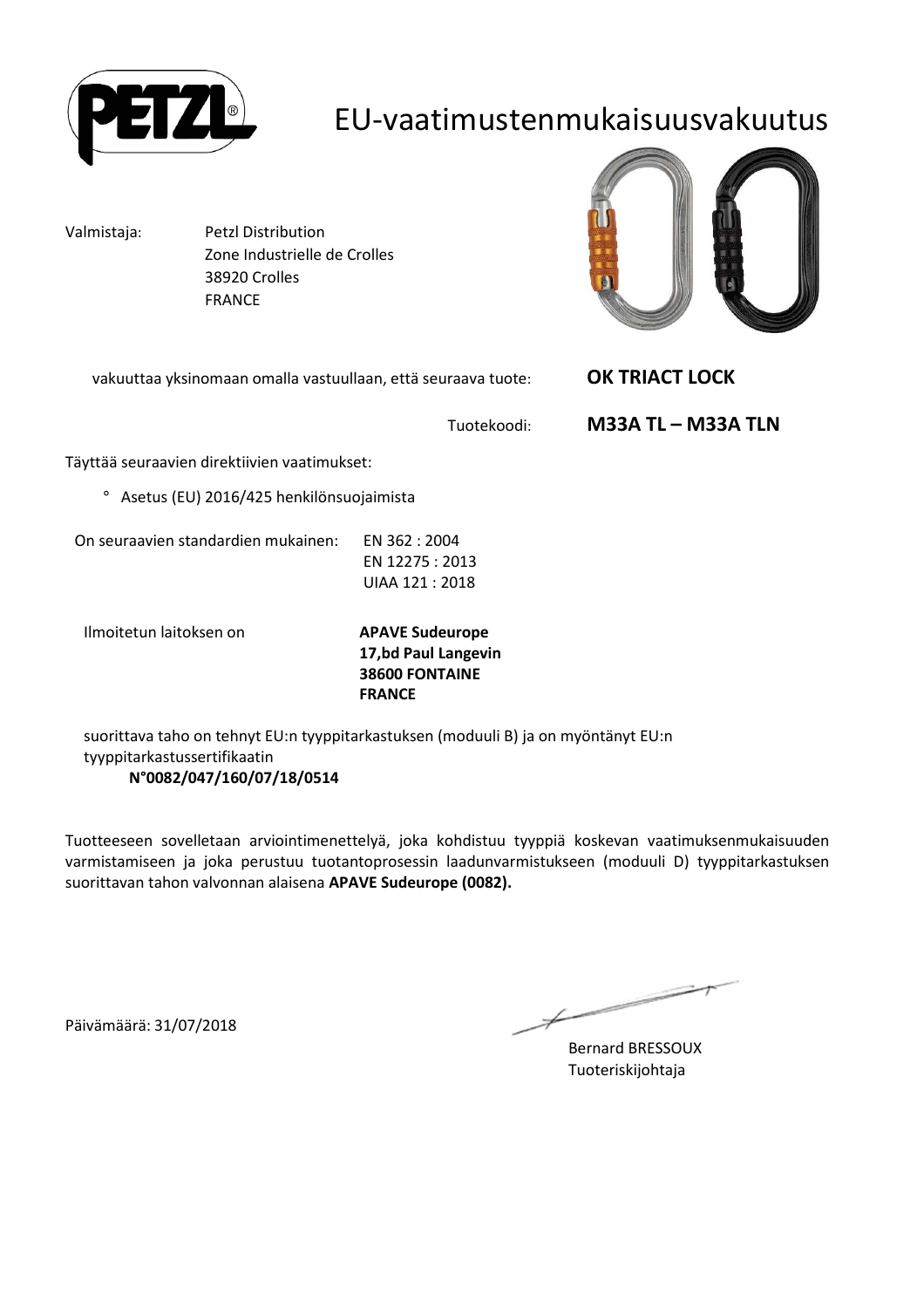

Produsent: Petzl Distribution

EU samsvarserklæring

Erklærer med fullt ansvar at det følgende produktet: **OK TRIACT LOCK** 

Referanse: **M33A TL – M33A TLN**

Møter følgende europeiske reguleringer:

° EU regulativ 2016/425 for personlig verneutstyr.

Zone Industrielle de Crolles

 38920 Crolles FRANCE

Gjeldende standarder: EN 362 : 2004

EN 12275 : 2013 UIAA 121 : 2018

Det tekniske kontrollorganet **APAVE Sudeurope**

**17,bd Paul Langevin 38600 FONTAINE FRANCE**

har utført EU typekontroll (modul B) og har etablert EU typekontroll sertifikat **N°0082/047/160/07/18/0514**

Produktet er underlagt vurderingsprosedyrer for konformitet i forhold til type basert på forsikringer om kvalitet i produksjonsprosessen(modul D), under tilsyn av det tekniske kontrollorganet **APAVE Sudeurope (0082).**

Dato: 31/07/2018

 $\overline{\phantom{1}}$ 

Bernard BRESSOUX Produktrisiko Direktør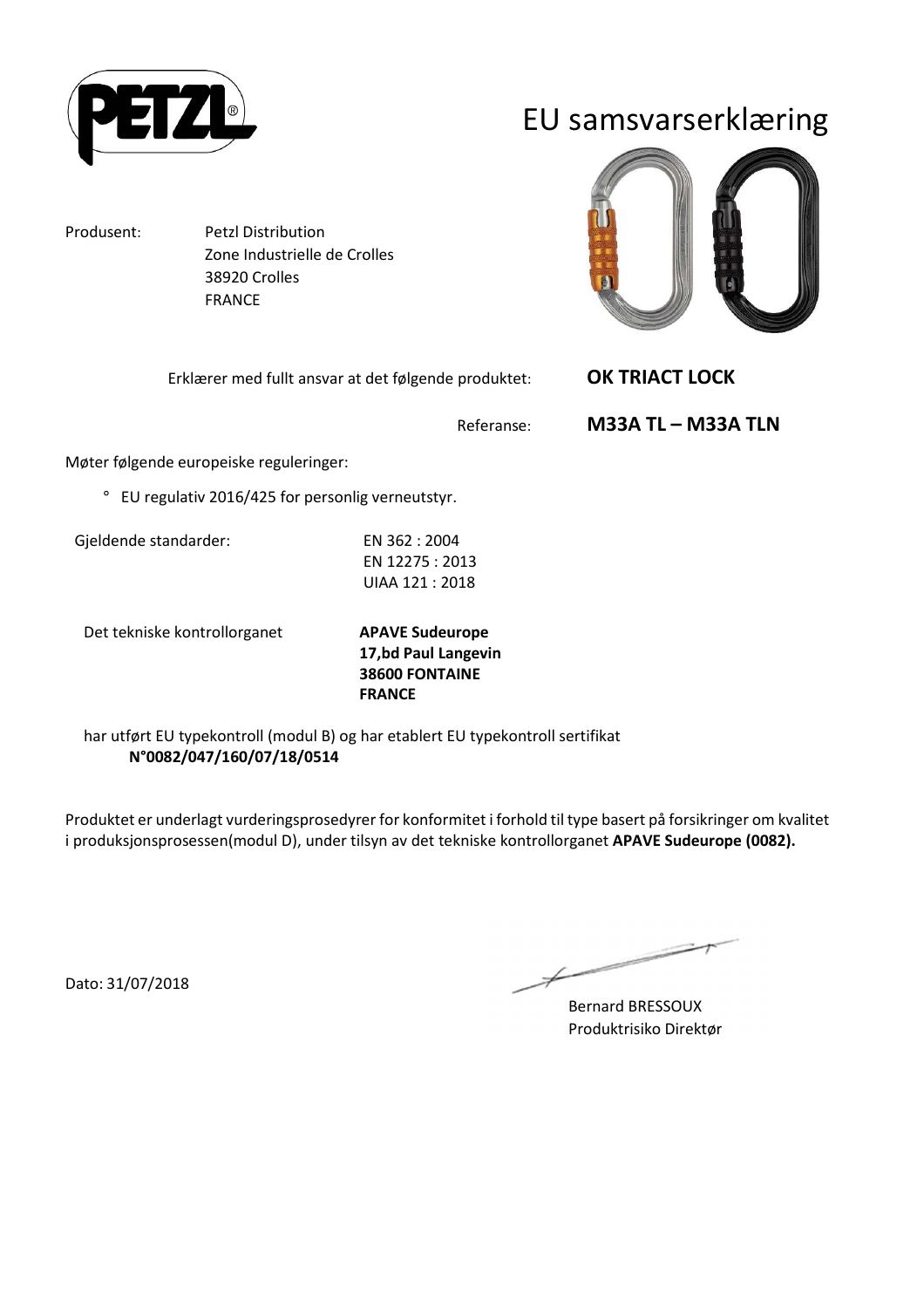

# EU prohlášení o shodě

Výrobce: Petzl Distribution Zone Industrielle de Crolles 38920 Crolles FRANCE

Prohlašuje, na svoji plnou odpovědnost, že následující produkt: **OK TRIACT LOCK** 



Kódové označení: **M33A TL – M33A TLN**

Splňuje následující Evropské směrnice:

° Tento produkt splňuje Nařízení (EU) 2016/425 o osobních ochranných prostředcích.

Aplikované normy: EN 362 : 2004

EN 12275 : 2013 UIAA 121 : 2018

Oznámená instituce **APAVE Sudeurope**

**17,bd Paul Langevin 38600 FONTAINE FRANCE**

provedla přezkoušení typu EU (modul B) a vydala certifikát EU o přezkoušení typu **N°0082/047/160/07/18/0514**

Výrobek podléhá postupu posuzování shody s typem na základě zajištění jakosti výrobního procesu (modul D), pod dohledem oznámené instituce **APAVE Sudeurope (0082).**

 $\overline{\phantom{a}}$ 

Bernard BRESSOUX Ředitel rizik produktů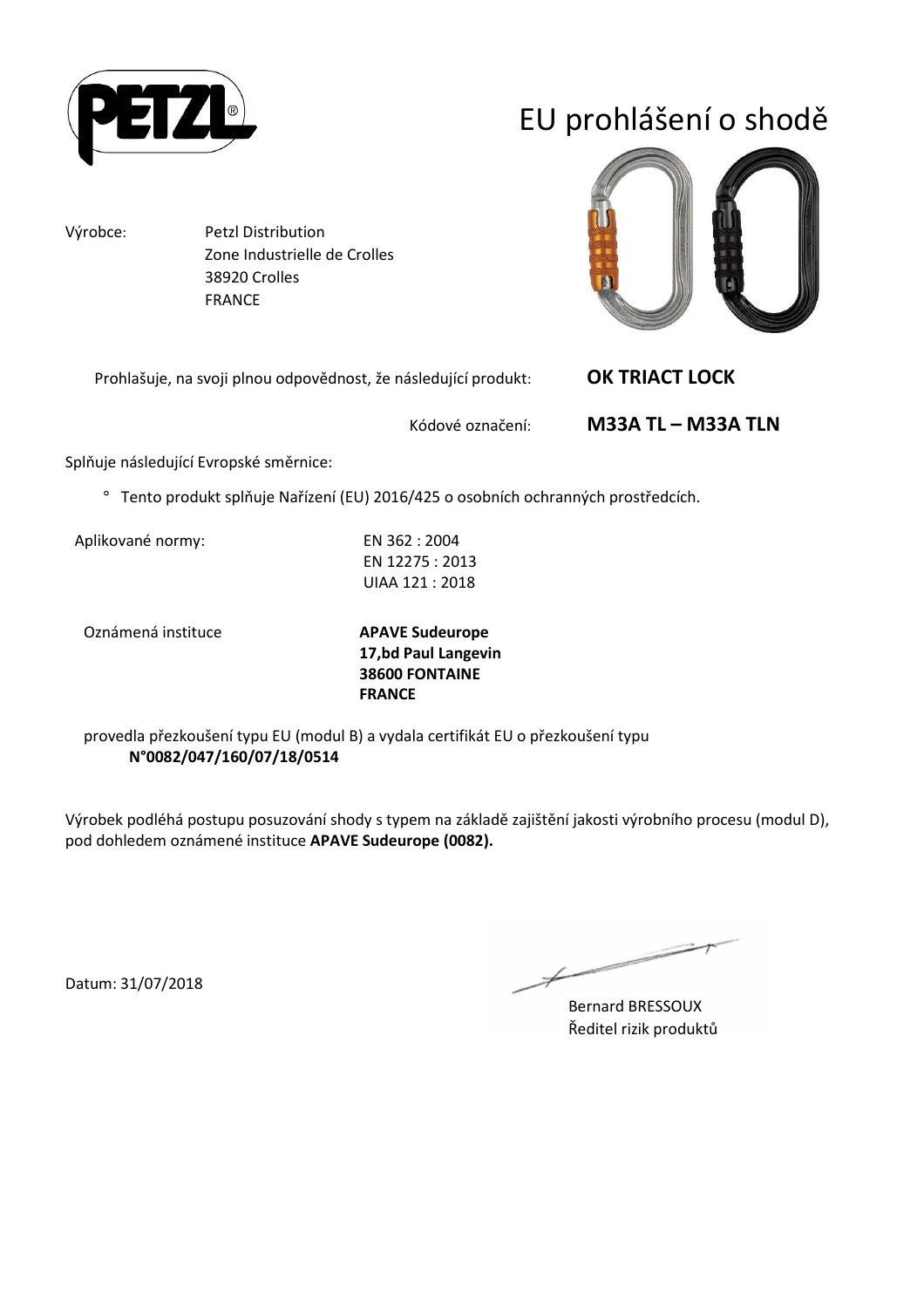

## Deklaracja zgodności UE

Producent: Petzl Distribution

 Zone Industrielle de Crolles 38920 Crolles FRANCE

Deklaruje na swoją wyłączną odpowiedzialność, że następujący produkt: **OK TRIACT LOCK** 

Kod: **M33A TL – M33A TLN**

Jest zgodny z następującym prawodawstwem europejskim:

° Rozporządzenie (UE) 2016/425 w sprawie środków ochrony indywidualnej.

Zastosowane normy: EN 362 : 2004

EN 12275 : 2013 UIAA 121 : 2018

Jednostka notyfikowana **APAVE Sudeurope**

**17,bd Paul Langevin 38600 FONTAINE FRANCE**

przeprowadziła badanie typu UE (moduł B) i wydała certyfikat badania typu UE **N°0082/047/160/07/18/0514**

Produkt podlega procedurze oceny zgodności z typem w oparciu o zapewnienie jakości procesu produkcji (moduł D) pod nadzorem jednostki notyfikującej **APAVE Sudeurope (0082).**

Data: 31/07/2018

 $\overline{\phantom{0}}$ 

Bernard BRESSOUX Dyrektor ryzyka produktu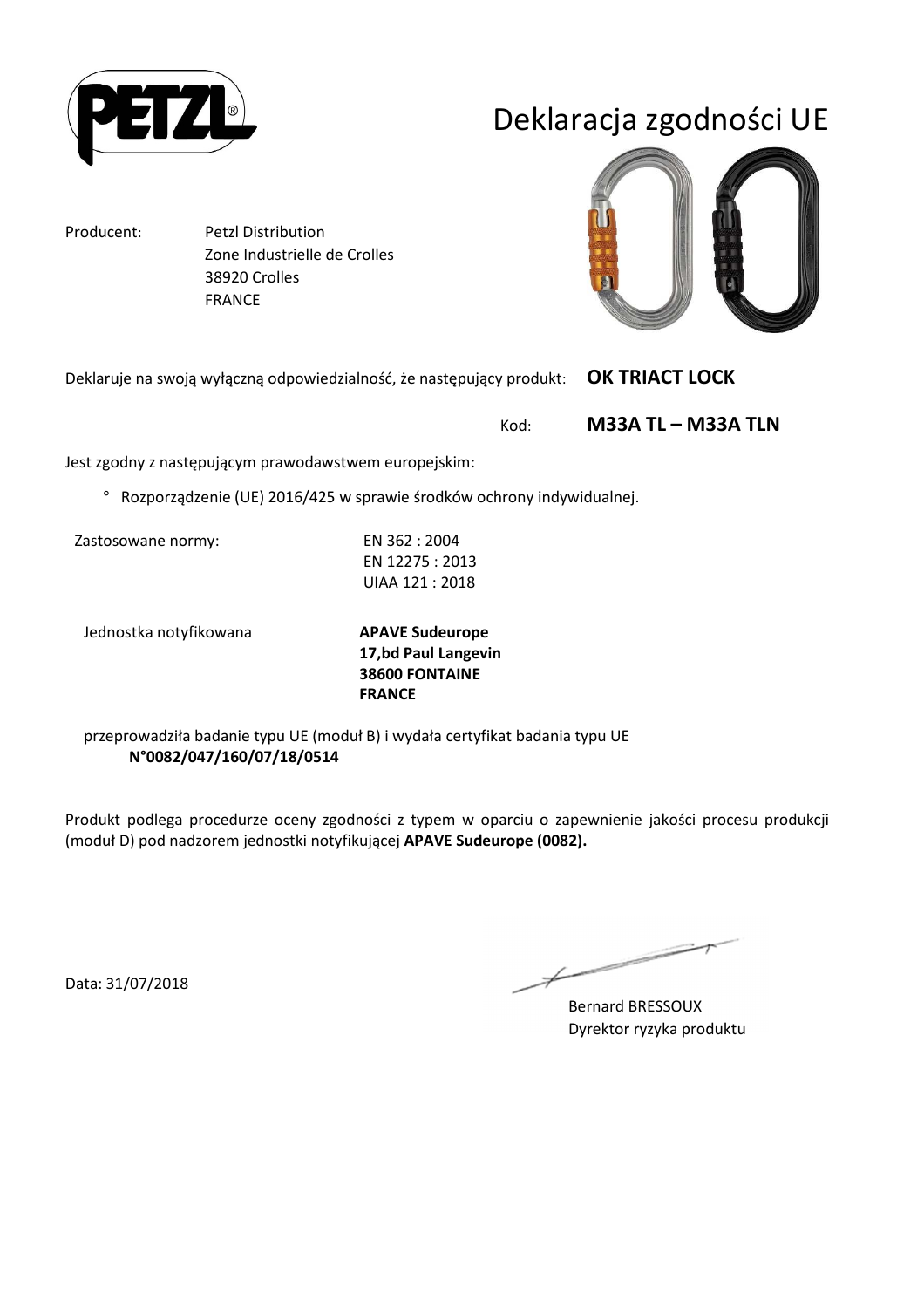

Proizvajalec: Petzl Distribution Zone Industrielle de Crolles 38920 Crolles FRANCE

S polno odgovornostjo izjavlja, da izdelek: **OK TRIACT LOCK** 

# EU izjava o skladnosti



Oznaka izdelka: **M33A TL – M33A TLN**

Ustreza naslednjim evropskim predpisom:

° Uredba (EU) 2016/425 o osebni varovalni opremi.

Veljavni standardi: EN 362 : 2004

EN 12275 : 2013 UIAA 121 : 2018

Priglašeni organ **APAVE Sudeurope 17,bd Paul Langevin 38600 FONTAINE FRANCE**

je opravil EU-pregled tipa (modul B) in izdal certifikat o EU-pregledu tipa **N°0082/047/160/07/18/0514**

Izdelek je predmet postopka presoje za skladnost s tipom na podlagi zagotavljanja kakovosti proizvodnega procesa (modul D), pod nadzorom priglašenega organa **APAVE Sudeurope (0082).**

 $\overline{\phantom{a}}$ 

Bernard BRESSOUX Direktor tveganj proizvode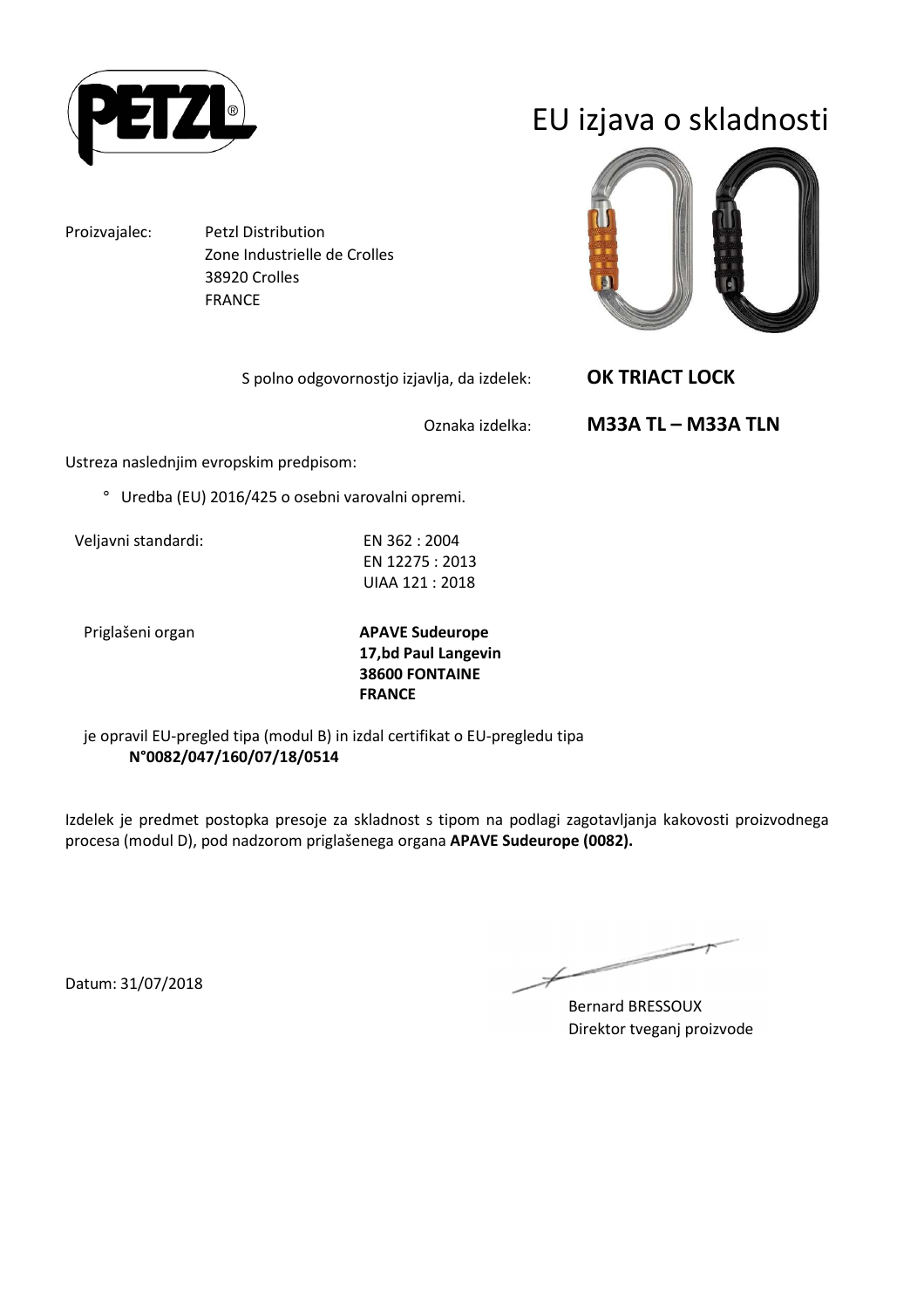

# EU megfelelőségi nyilatkozat

A gyártó: Petzl Distribution Zone Industrielle de Crolles 38920 Crolles FRANCE



Ezúton nyilatkozik, hogy a következő termék: **OK TRIACT LOCK** 

Cikkszám: **M33A TL – M33A TLN**

Megfelel a következő európai szabványoknak:

° 2016/425 számú (EU) rendelet az egyéni védőeszközökről.

Alaklamazandó előírások: EN 362 : 2004

EN 12275 : 2013 UIAA 121 : 2018

A notifikált szervezet **APAVE Sudeurope**

**17,bd Paul Langevin 38600 FONTAINE FRANCE**

elvégzi az EU-típusvizsgálatot (B. modul) és kiállítja az EU minőségtanúsítványt **N°0082/047/160/07/18/0514**

A terméket notifikált szervezet ellenőrzése alatt a gyártási folyamat minőségbiztosításán alapuló típusmegfelelőségi vizsgálatnak vetik alá (D. Modul) **APAVE Sudeurope (0082).**

 $\overline{\phantom{a}}$ 

Bernard BRESSOUX Termék kockázati igazgató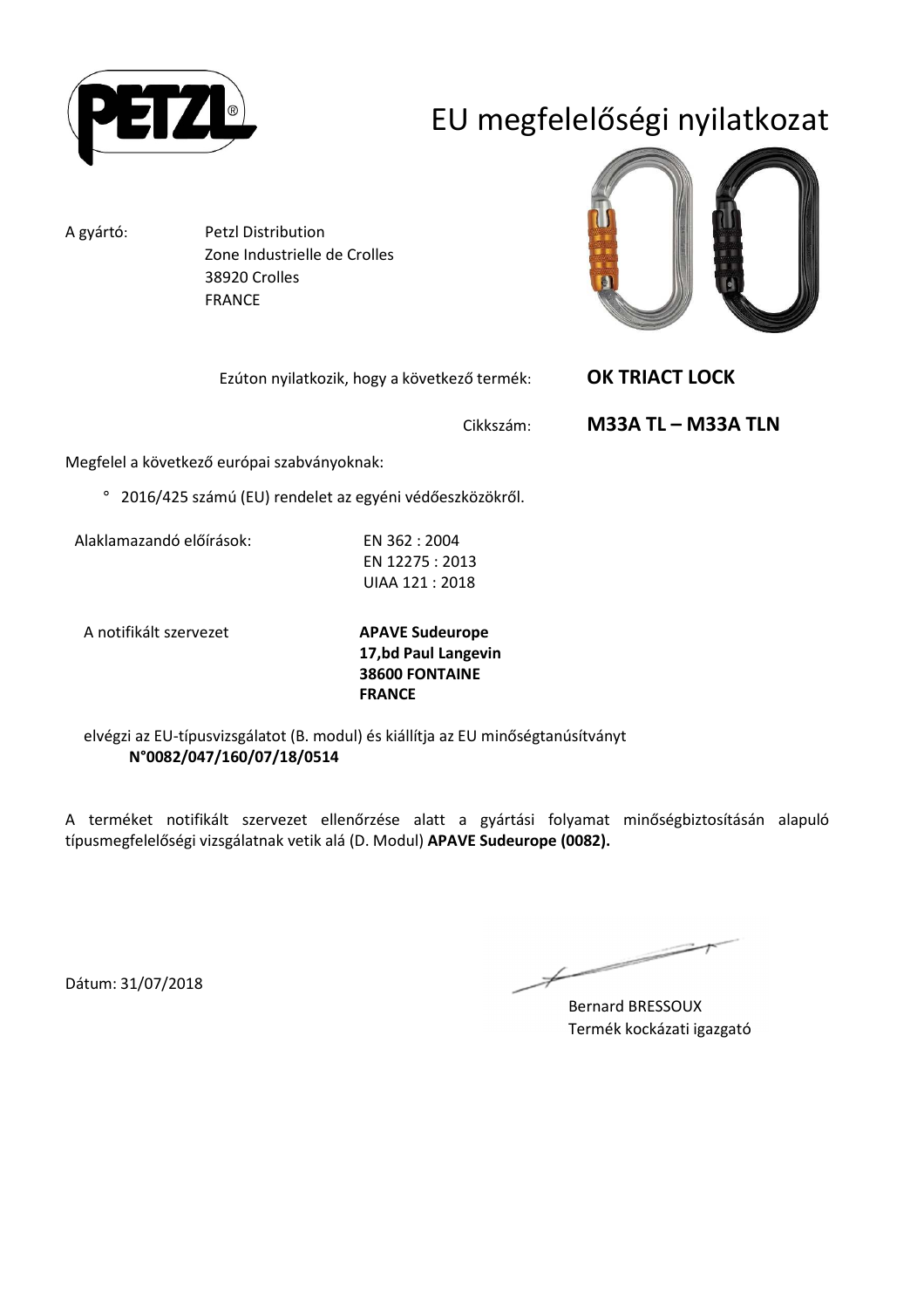

### Декларация ЕС за съответствие

Производителят: Petzl Distribution Zone Industrielle de Crolles 38920 Crolles FRANCE

Декларира под своя лична отговорност, че продуктът: **OK TRIACT LOCK** 



Референтен номер: **M33A TL – M33A TLN**

Е в съответствие със следните европейски нормативни документи:

° Регламент (ЕС) 2016/425 относно личните предпазни средства.

Приложими стандарти: EN 362 : 2004

EN 12275 : 2013 UIAA 121 : 2018

Нотифицираният орган **APAVE Sudeurope**

**17,bd Paul Langevin 38600 FONTAINE FRANCE**

е осъществил изследване ЕС на типа (модул В) и е издал сертификат за изпитание ЕС на типа **N°0082/047/160/07/18/0514**

Продуктът е преминал процедура за изследване съответствието на типа въз основа на осигуряване на качеството на производството (модул D) под контрола на нотифициран орган **APAVE Sudeurope (0082).**

Дата: 31/07/2018

 $\overline{\phantom{1}}$ 

Bernard BRESSOUX директор на риска за продукти